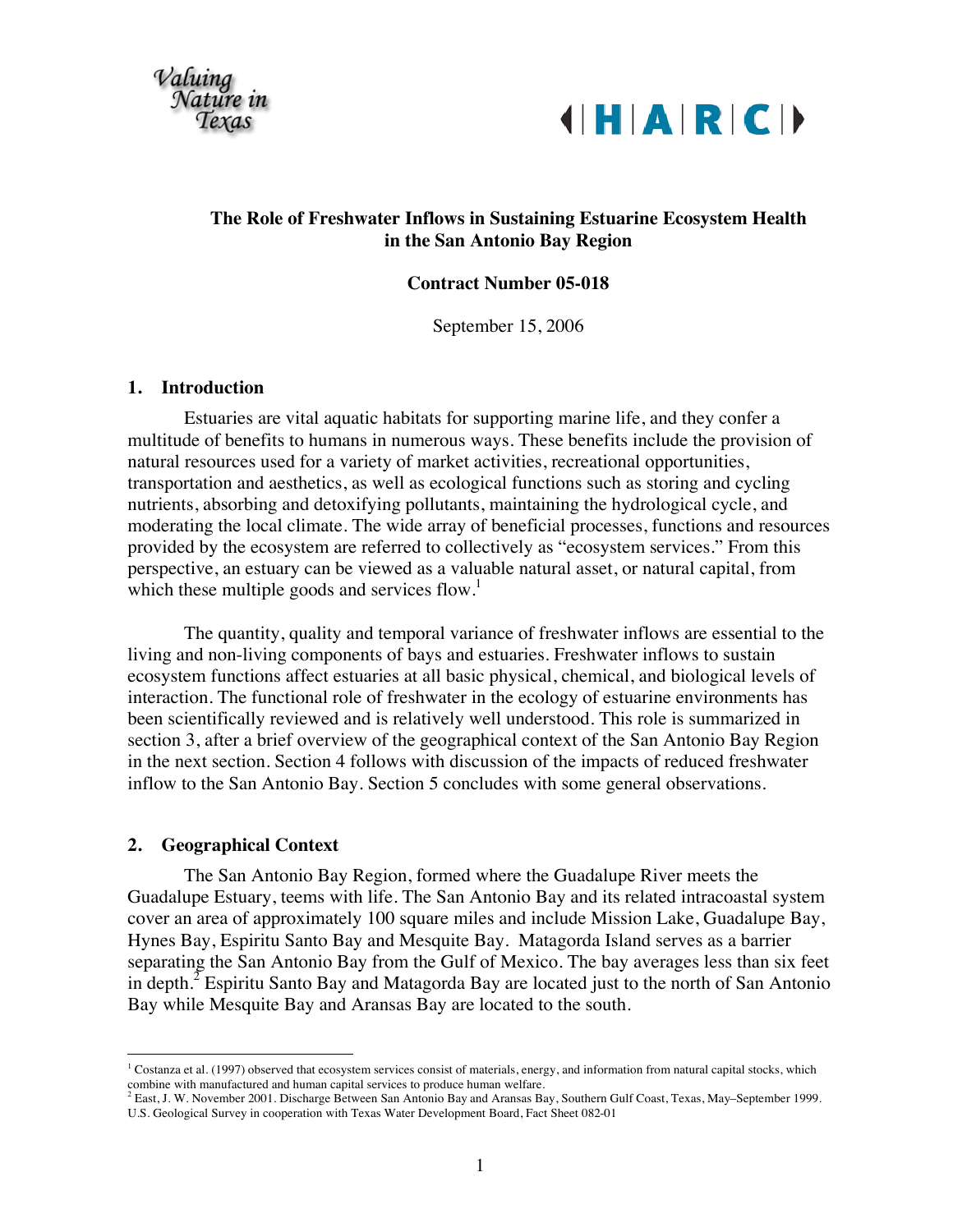





Figure 1. San Antonio Bay and surrounding area.

The main connection to the Gulf of Mexico for San Antonio Bay is through Pass Cavallo at the southern end of Matagorda Bay. San Antonio Bay is hydraulically connected by the Gulf Intracoastal Waterway (GIWW), a dredged channel that runs along the entire Gulf Coast. The GIWW is a maintained navigation channel that is more than 300 feet wide and about 15 feet deep.

The majority of the freshwater inflows to San Antonio Bay come from the Guadalupe and San Antonio Rivers. Historically, the Guadalupe and San Antonio Rivers have supplied over 79.6% of the total freshwater inflows into this estuary.<sup>3</sup> The gauged areas of the Guadalupe River alone accounted for 56.9% of the total freshwater inflows into the estuary.<sup>4</sup> The Guadalupe River originates in the southern edge of the Edwards Plateau. The Upper

 <sup>3</sup> Longley, William L. ed. 1994. *Freshwater Inflows to Texas Bays and Estuaries: Ecological Relationships and Methods for Determination of Needs.* Texas Water Development Board and Texas Parks and Wildlife Department, Austin, TX.  $^{4}$  Ibid.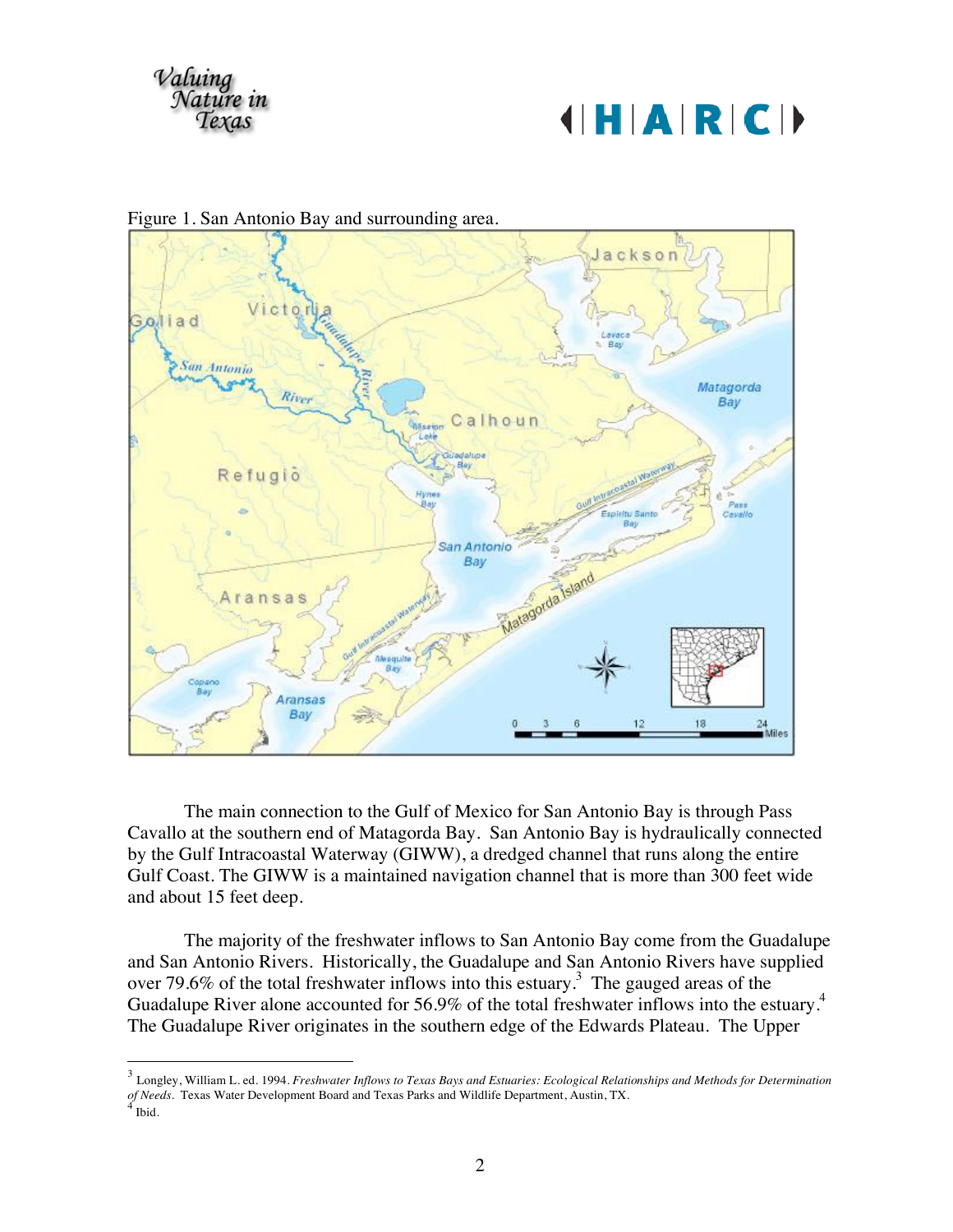



Guadalupe is shallow, with swift flows, receiving inputs from many minor tributaries that flow intermittently following rainfall events. The San Antonio River originates within the San Antonio city limits, on the northern edge of the South Texas Brushlands, and flows in a southeasterly direction. The San Antonio River joins the Guadalupe River approximately 16 km (9.94 miles) before entering San Antonio Bay on the Texas coast.

The Guadalupe Estuary has a definite salinity gradient with relatively large areas having different salinities at intermediate inflow volumes. It has fresher areas near the Guadalupe River mouth (Mission Lake Guadalupe Bay, Hynes Bay), and high salinity areas in Espiritu Santo Bay near Pass Cavallo, one of the major bay-Gulf of Mexico passes.

#### **3. The Role of Freshwater Inflows to Sustain Estuarine Ecosystems**

The following list of the roles of freshwater inflows in sustaining estuarine ecosystems is taken from Longley (1994) and is accompanied by a brief explanation of each of these effects. These functions of freshwater inflow apply to estuaries in general and may not apply specifically to the San Antonio Bay.

#### *3.1. Functional role of freshwater inflow*

#### *3.1.1. Dilution of Seawater*

A primary role of freshwater inflows is the mixing with seawater to create brackish conditions typical of most bays and estuaries. Many commercially and recreationally important species rely on the lower salinity conditions of estuaries for at least some portion of their life cycle.

#### *3.1.2. Dilution of contaminants*

Freshwater inflow into bays and estuaries carries with it contaminants from land surfaces within the watershed. The contaminants are transported into bays and estuaries where they are diluted in the greater volume of water. The dilution effect is limited by assimilative capacity of bays and estuaries and their various habitats.

#### *3.1.3. Creation and maintenance of nursery habitats*

Freshwater inflows are vital to the creation and maintenance of estuarine habitats which provide food and protection to many organisms including finfish, crustaceans, birds, reptiles, and mammals.

#### *3.1.4. Reduction of metabolic stresses in estuarine dependent organisms*

Salinity concentrations in bays and estuaries are naturally variable. To deal with the variability, all estuarine organisms have a range of salinity concentrations that they can tolerate based on their ability to regulate concentrations of internal body salts relative to environmental salinity. Drastic changes in salinity regimes can impair an organism's ability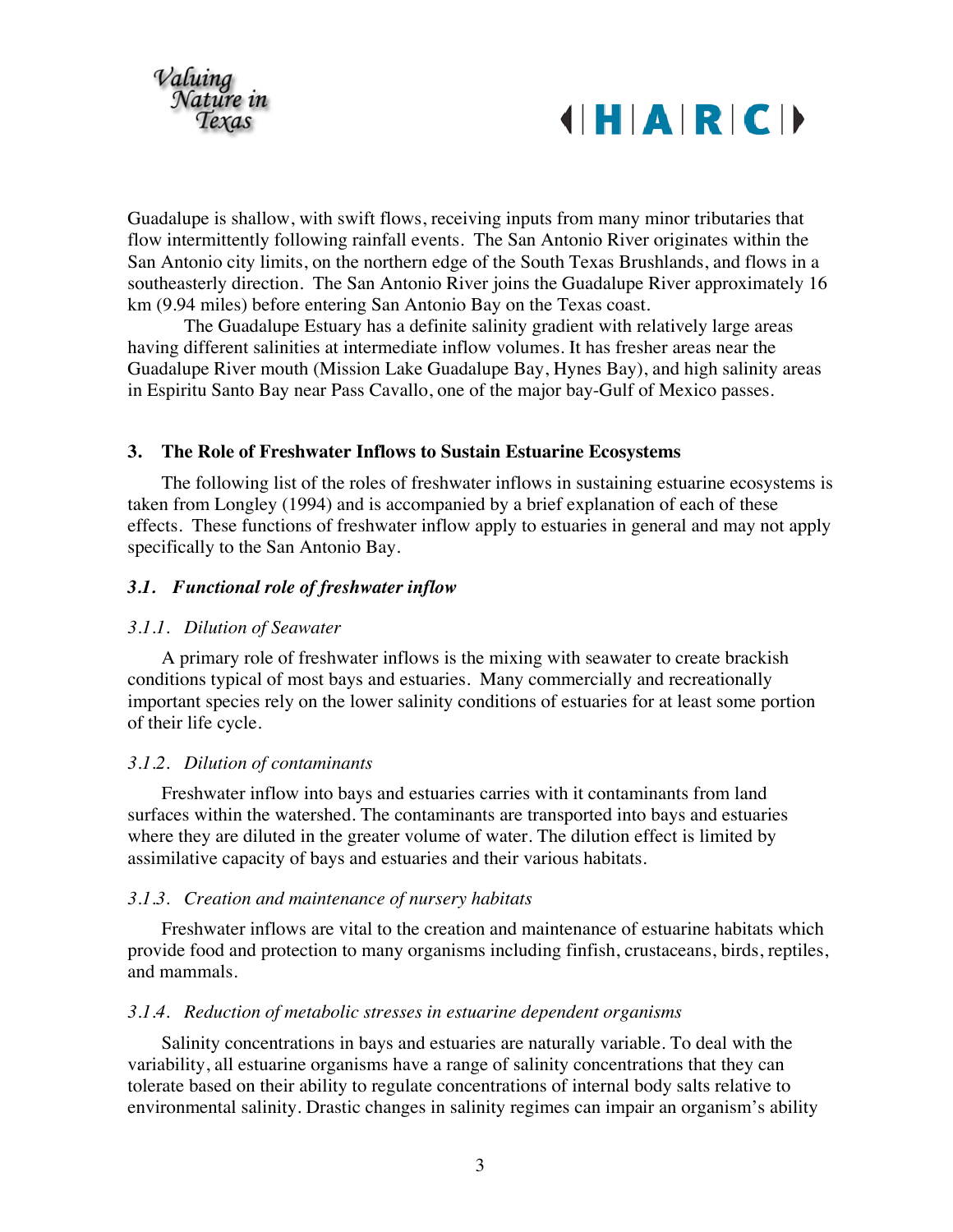

# $||H|A|R|C||$

to maintain osmotic balance triggering metabolic stresses. Metabolic stresses can lead to increased incidence of disease, parasitism and can have a negative effect on the ability of organisms to forage and reproduce.

## *3.1.5. Transportation medium for beneficial sediments and nutrients; cycling, and the removal of metabolic waste*

Freshwater flows provide a medium for the transport of suspended particulate matter including sediment, detritus (decaying organic material) and organisms such as phytoplankton. Additionally, freshwater inflows transport nutrients (e.g. nitrogen and phosphorus) from watershed point sources (e.g. wastewater treatment) and non-point sources (i.e. runoff) to bays and estuaries.

## *3.1.6. Modification of concentration dependent chemical reactions of particles in the saltwater environment*

Various compounds adhere to the surface of suspended particles and interact with other chemical constituents in the water column. Freshwater inflows are not only a source of suspended particles, but also influence salinity levels which have a direct effect on the rate of chemical reactions, ion-exchange, coagulation and precipitation of particles.

## *3.1.7. Creation of a resource partitioning mechanism among estuarine plants and animals*

The combined effects of inflow on salinity, temperature, and turbidity influence the distribution of ecological producers and consumers in the estuary. When foraging, species must very often share one resource such as a specific wetland area or mudflat. Resource partitioning ensures that multiple species (crustaceans, finfish, birds) are able to utilize the same resource, but each in a different way. Freshwater inflows ensure diversity among habitat types as well as the consuming organisms dependent upon them.

## *3.1.8. Distribution and vertical movement of organisms in the water column related to stimulation of positive phototaxic or negative geotaxic behavioral response*

Positive phototaxis describes an organism's upward movement in the water column toward a light source; negative geotaxis describes an organism's upward movement in the water column against gravity. Changes in salinity, triggered by changes in freshwater inflows, have been shown to have an effect on the phototaxic and geotaxic behavior of estuarine organisms, especially larval finfish and crustaceans.

## *3.1.9. Creation of a cutting and filling mechanism that affects erosion and deposition in the bays and estuaries*

Freshwater inflows play an important role in the physical characteristics of bays and estuaries. They influence circulation patterns and can increase the erosion of bay shorelines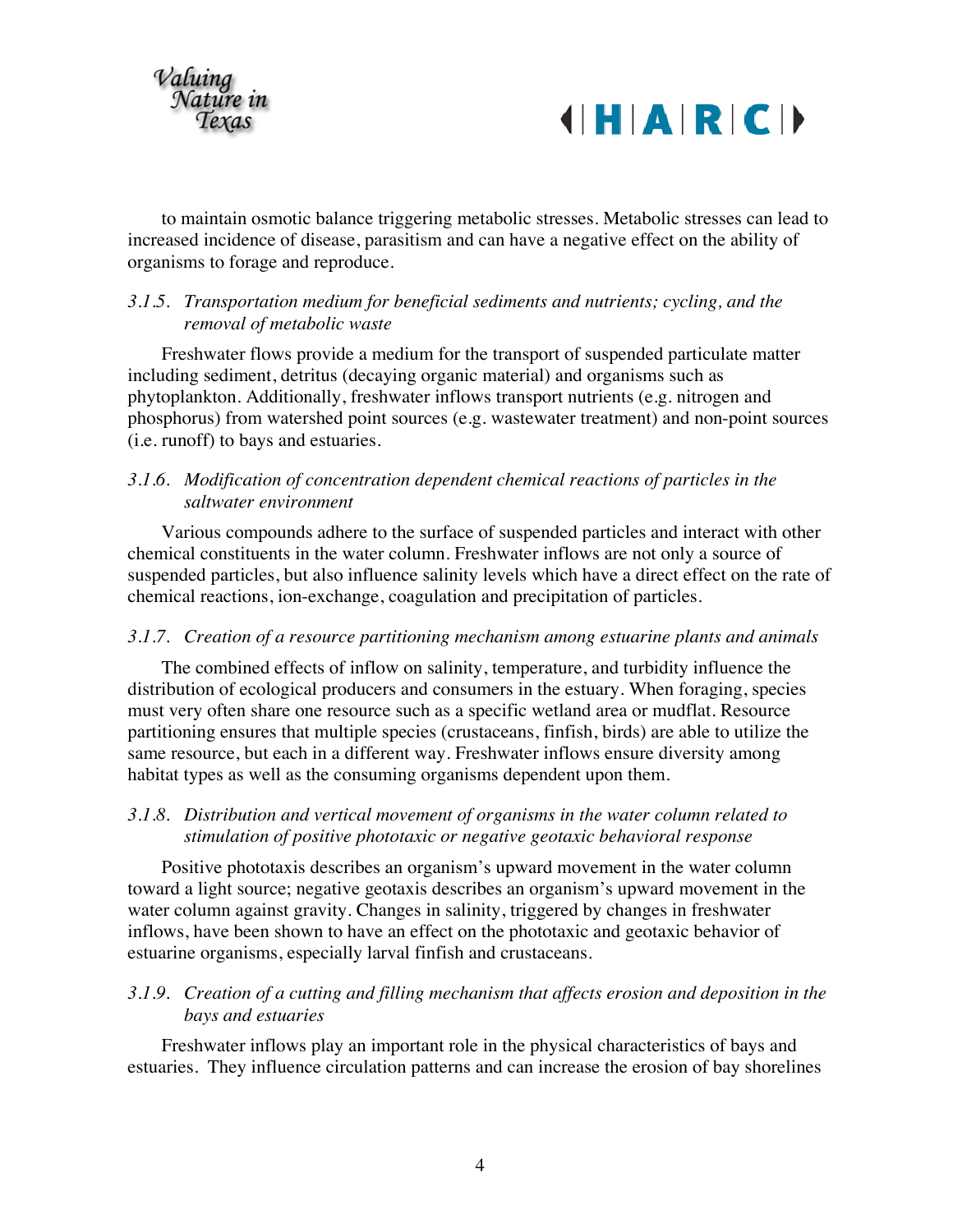



and habitat. Freshwater inflows also provide a transport mechanism for sediments that can accrete on bay shorelines or deposit in the open bay.

#### *3.1.10. Creation of a salt wedge and mixing zone in concert with tidal action*

Estuaries are areas where freshwater from land and saltwater from the ocean mix. Less dense freshwater pushes against and rises above the more dense saltwater forming a salt wedge. The movement of the salt wedge between the freshwater and saltwater sources depends upon the volume of freshwater flowing into the estuary and the tidal forces moving saltwater into and out of the estuary.

## *3.1.11. Transportation of allochthonous nutritive materials into bays and estuaries as a function of topography, rainfall and drainage area*

Freshwater inflows bring external organic and inorganic materials into the bays and estuaries, providing desirable nutrients to the ecosystem.

## *3.1.12. Migration and orientation of migratory organisms like the penaeid shrimps and many marine fishes*

The movement of organisms into and out of an estuary is dependent on seasonal physical cues including tides, temperature, photoperiod, and salinity. Additionally, some organisms, such as shrimp are dependent on currents and tides for their large scale movement within the estuary.

## *3.1.13. Stimulation of some plants and animals that may be considered less desirable to humans such as "red tide" and others*

In addition to the estuarine organisms deemed as beneficial or benign by humans, noxious organisms such as the naturally occurring red tide algae and pathogenic bacteria such as Vibrio and fecal coliforms are present. Populations of these undesirable organisms are limited by certain physical conditions including temperature and salinity. In the case of fecal coliform bacteria, freshwater inflow acts as a mechanism by which the bacteria is transported from the watershed to the bay. In the case of red tide and Vibrio vulnificus, adequate freshwater inflows can inhibit their growth, preventing adverse impacts to finfish, shellfish, and humans.

## *3.2. Variable freshwater inflows*

#### *3.2.1. Dynamic nature of estuaries*

Dynamic and seasonal fluctuations are realistic and necessary for Texas bays and estuaries. Additionally, many multi-year patterns exist as well. The seasonal timing of freshwater inflow is particularly important because adequate inflows during critical periods of reproduction and growth are better for ecosystem health and organism populations than constant inflow throughout the year. However, extended low inflow conditions can lead to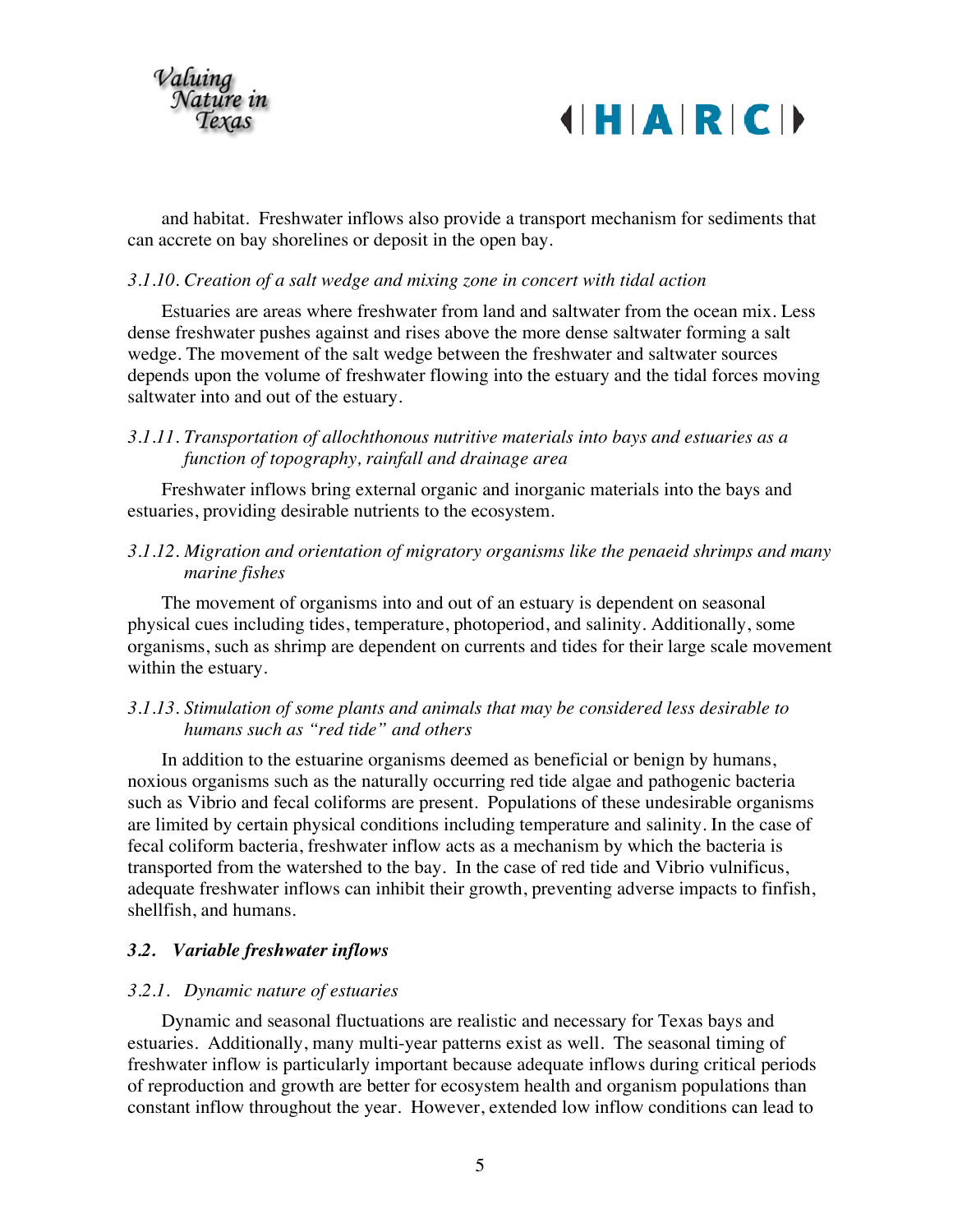

degraded estuarine environments, loss of important nursery areas for economically valuable fish and shellfish resources, and a reduction in the ability of the ecosystem to produce its wide array of goods and services.<sup>5</sup>

#### *3.2.2. Large scale weather patterns on inflow*

Dramatic fluctuations exist due to long-term weather patterns that produce droughts and floods. The 22-year Hale double-sunspot cycle and the 18.6-year lunar nodal cycle seem related to periods of drought. However, research has demonstrated that over the past 300 years the recurrence interval of approximately 20 years for major droughts is not accurate enough for forecasting purposes. $\delta$  Observed climatic cycles have demonstrated tendencies for clusters of wet or dry years to occur, and that several individual years in a cluster will contain a particular extreme condition. For example, the hot dry years during the 1980's after a number of several wet years in the 1970's was a normal cycle for a semi-arid region such as Texas.<sup>7</sup>

#### *3.2.3. Human interference*

Due to a rapidly growing population in the Gulf States, particularly along the coast and in cities along major rivers that flow into the Gulf has created problems that threaten the quantity and quality of the Gulf's freshwater supply. Innumerable rivers and streams carry industrial and community waste and street runoff to the Gulf from many cities and communities, causing pollution of the bays and estuaries. This pollution, combined with accidental coastal chemical discharges and oil spills, sometimes dumps more wastes into bays and estuaries than the systems can treat effectively, affecting the health and productivity of the coastal ecosystem.

Demands of a growing population have placed unprecedented pressure on bays and estuaries, competing with the ecosystem for many uses. Diversion of water for community use, construction of dams, channelization, and wastewater discharges all affect freshwater inflows. While benefiting communities, many of these activities have also generated problems. Damming rivers and streams to form reservoirs for flood control, community use and for recreation have permanently changed water flow patterns and reduced freshwater inflows and necessary nutrients. Channelization to provide flood protection built in natural flood plains and former wetlands have caused problems as well.

 <sup>5</sup> Longley, W.L. ed. 1994. *Freshwater inflows to Texas bays and estuaries: Ecological relationships and methods for determination of* 

<sup>&</sup>lt;sup>6</sup> Meko, 1985 in Longley, W.L. ed. 1994. Freshwater inflows to Texas bays and estuaries: Ecological Relationships and Methods for<br>Determination of Needs. Texas Water Development Board and Texas Parks and Wildlife Departme

 $^7$  Longley, W.L. ed. 1994. Freshwater inflows to Texas bays and estuaries: Ecological relationships and Methods for Determination of *Needs*. Texas Water Development Board and Texas Parks and Wildlife Department, Austin, TX, 2.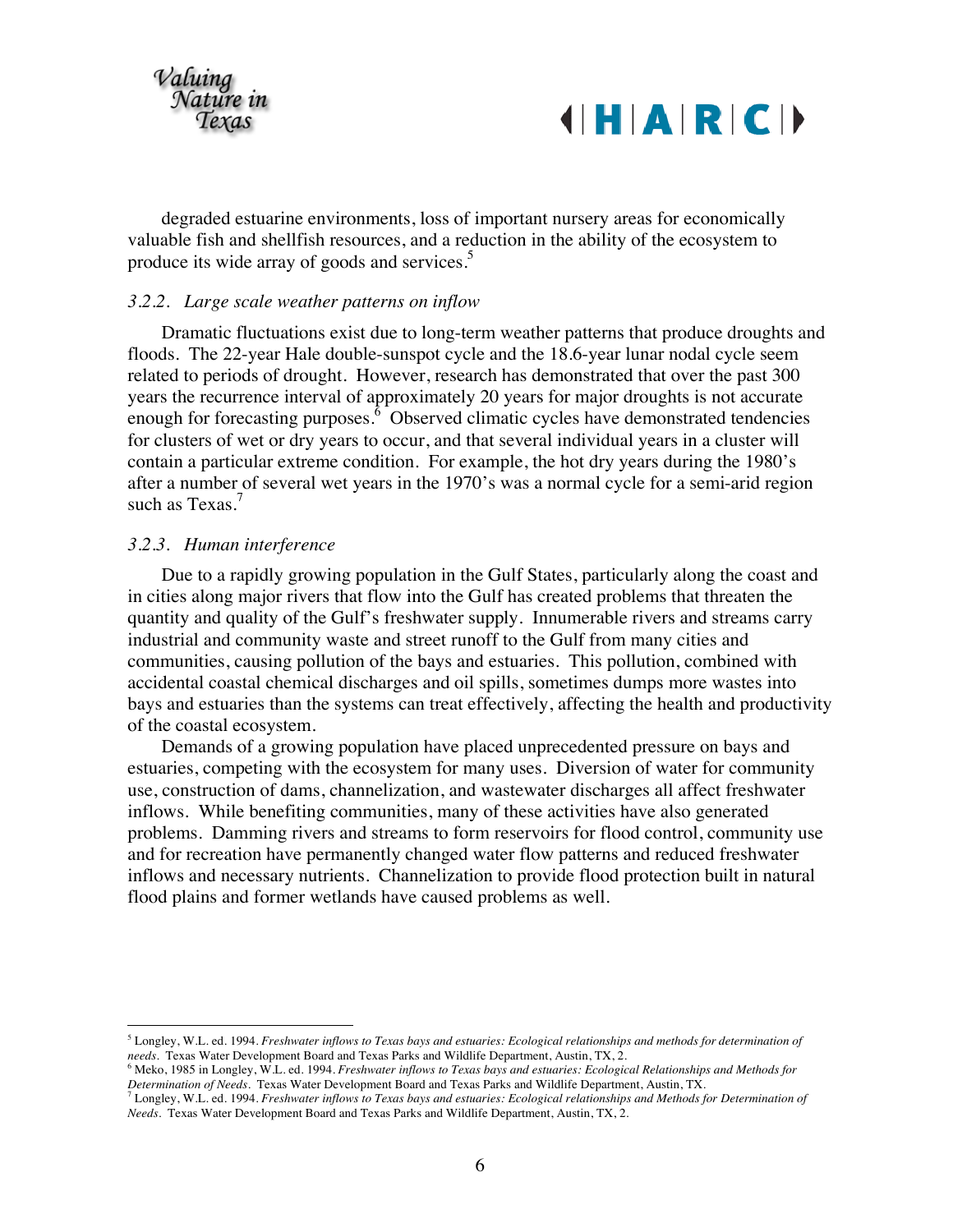



## *3.3. Effects of reduced freshwater inflows*

## *3.3.1. Increased salinity of bay, estuary, and nearshore maritime waters*

An increased salinity of bay, estuarine, and near shore maritime waters can disrupt the ecosystem, altering the composition and distribution of plant and animal populations. Increased salinities can also facilitate the growth of pathogenic bacteria such as red tide and Vibrio vulnificus.

#### *3.3.2. Reduced mixing due to salinity differences and stratification of the water column*

Reduced inflows may increase salinity stratification and lead to a decrease in mixing, causing a change in plant and animal species composition and decreased diversity.

## *3.3.3. Penetration of salt-wedge farther upstream allowing greater intrusion of marine predators, parasites, and diseases*

With decreased freshwater inflow, the salt-water wedge will push farther into the estuary. The resultant influx of marine predators, parasites, and diseases will negatively impact estuarine organisms and habitats that depend on a lower salinity regime.

## *3.3.4. Saltwater intrusion into coastal groundwater and surface water resources used by man*

With decreased freshwater inflow, the salt-water wedge will push farther into the estuary, infiltrating groundwater and surface water supplies used by humans for irrigation, drinking water, and industry.

*3.3.5. Diminished supply of essential nutrients to the estuary from inland or local terrestrial origins*

A diminished supply of nutrients from the watershed to the estuary can become a limiting factor in the ecosystem's overall productivity.

## *3.3.6. Increased frequency of bottom sediments becoming anaerobic, liberation of toxic heavy metals into the water column that had been sequestered in the benthic substrates, and sulfur cycle domination*

Decreased freshwater inflows can increase the occurrence of sediments with little or no oxygen. When oxygen is lacking in the sediments, microorganisms switch metabolic processes to utilize sulfur. Thus, the concentration of sulfur compounds increases in the anoxic sediments typically in the form of hydrogen sulfide. Heavy metals bounds to sediments under normal conditions are released into the water column under anoxic conditions becoming biologically available to the food web.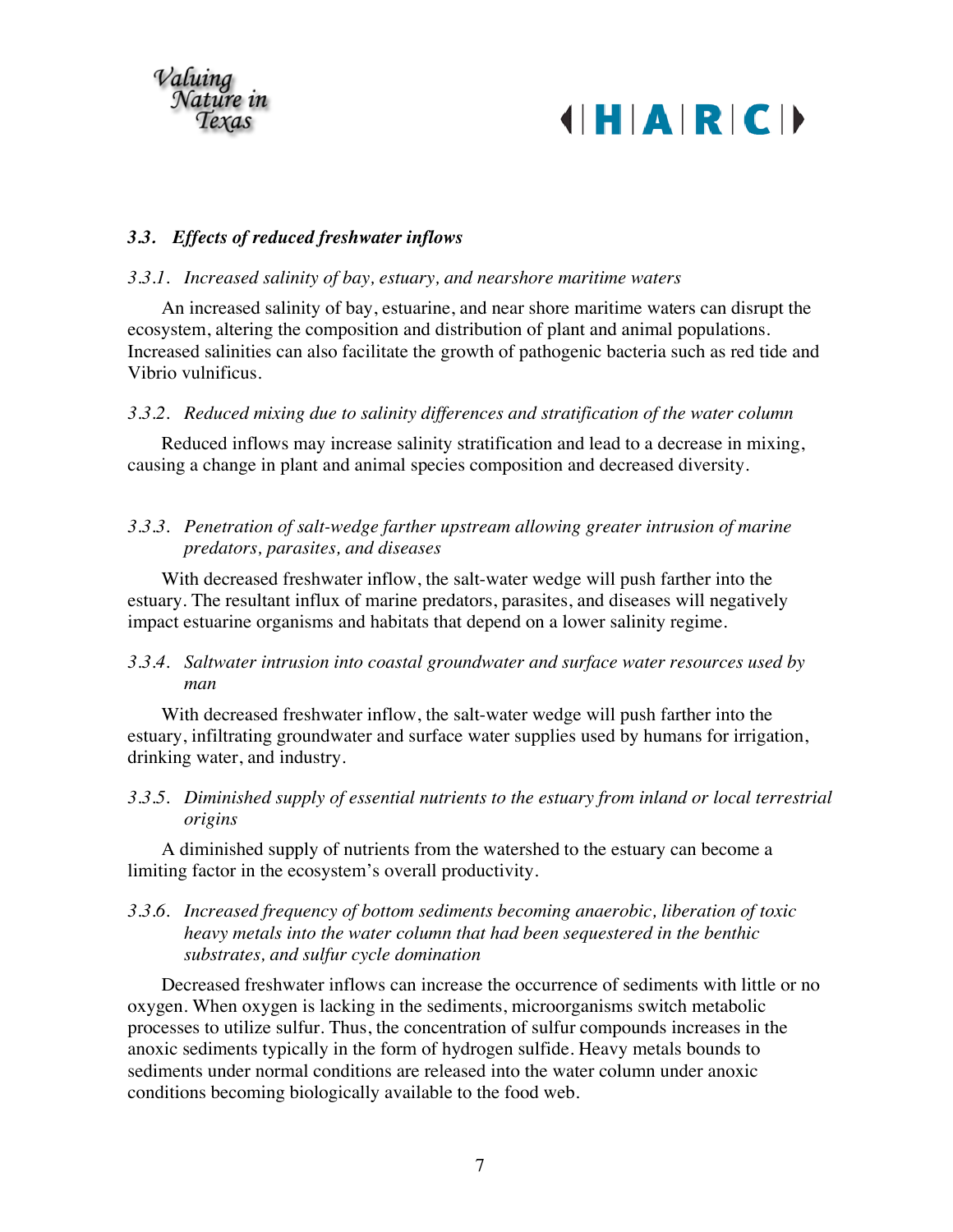



## *3.3.7. Reduced inputs of particulates and soluble organic matter with flocculation and deposition of the particles locally, rather than being more widely dispersed throughout the estuarine ecosystem*

Freshwater inflows transport suspended particulate and organic matter from the watershed to the estuary. When freshwater inflows decrease, particles flocculate (or bind together) and settle out of the water column closer to the source rather than throughout the estuary making the particulates less available to estuarine organisms.

*3.3.8. Loss of economically important seafood harvests from coastal fisheries' species for a variety of reasons related to high salinity conditions, reduced food supply, and loss of nursery habitats for the young*

Commercial fisheries and recreational fisheries are extremely valuable industries in the State of Texas. Most commercially and recreationally important species rely upon bays and estuaries for at least some portion of their life cycle. With decreased freshwater inflows, salinity in the estuary increases having a negative impact on the habitats that provide food and shelter to the estuarine food chain. The loss of habitat, food supply, and nursery areas would have a detrimental effect on commercial and recreational fisheries stocks

## *3.3.9. Loss of characteristic dominance of euryhaline species in the bays and estuaries to stenohaline species as natural selection occurs for species more fully adapted to marine conditions in general*

As freshwater inflow decreases so does the variability of salinity concentrations. As salinity rises over the long term, euryhaline species (able to tolerate a wide range of salinities) inhabiting bay waters are replaced by higher salinity, stenohaline species able to withstand only a narrow range of salinities. A decline in species diversity could result..

## *3.3.10. Increased incident of human diseases caused by bacteria in seafood*

Estuarine species, particularly filter-feeding oysters, consumed by humans are subject to bacteria present in the water column. Of special concern are the bacteria of the genus, Vibrio. Native and exotic species of Vibrio are present in many bays and estuaries in Texas, but populations of Vibrio increase under conditions of warm water temperature and high salinities. Freshwater inflows are vital to control population explosions of these harmful bacteria that can cause illness in humans when ingested.

## *3.3.11. Deterioration of salt marshes, mangrove stands, and sea grass beds if under elevated salinities*

Salt marshes, mangrove stands, and sea grass beds provide numerous ecosystem functions, such as providing nursery areas and preventing erosion. Elevated salinities can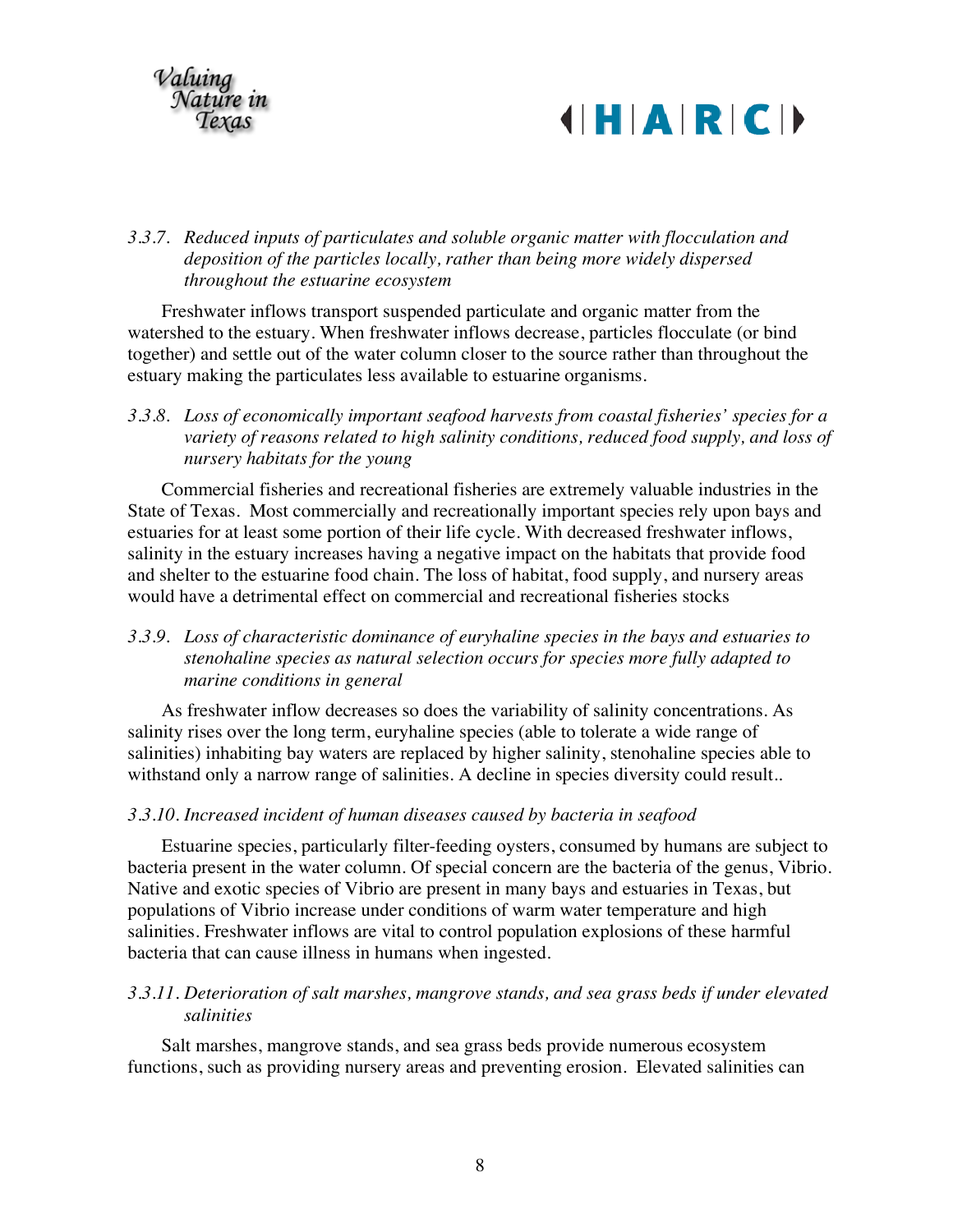



cause deterioration and degradation of these habitats and the ecosystem services that they provide.

#### *3.3.12. Loss of sand/silt renourishment of banks and shoals resulting in erosion*

Freshwater inflows transport sediment loads to bays and estuaries where the particles drop out of suspension to replenish bank and shoal sediments lost to erosion. Reduced freshwater inflows would lessen the supply of renourishment material resulting in a loss of some banks and shoals over time as erosion processes continue.

#### *3.3.13. Alteration of littoral drift and nearshore circulation patterns*

Freshwater inflows and transported sediment not only impact the circulation patterns and sediment budget within bays and estuaries but also exit the bay system and impact the beach shoreline. A reduction of freshwater inflows could reduce the sediment load deposited along the beach shoreline, decreasing the accretion of sediments along nearby, down-current bars and barrier islands.

#### *3.3.14. Aggravation of all negative effects during drought periods*

Variations in salinity are necessary to maintain the health and productivity of bays and estuaries. Strong periods of freshwater inflow are just as important as periods of natural drought. While ecosystems are stressed naturally due to droughts, reduced inflows due to human diversions of freshwater can artificially increase the duration and frequency of drought conditions with deleterious effects on the estuarine ecosystem.

#### **4. Observed and Potential Effects of reduced freshwater inflows in the San Antonio Bay Ecosystem**

San Antonio Bay is especially vulnerable to changes in timing of flows since it lacks a direct connection to the Gulf. It may become mostly fresh following a flooding event or hyper-saline during drought conditions.<sup>8</sup> From 1941 to 1987, the Bay received an average of 2.3 million acre-feet of inflow annually. The overall rates of freshwater inflows increased during this period, "which can be attributed to increased urbanization in the watershed, increased groundwater pumping and return flows and increased precipitation in the latter period."<sup>9</sup>

General relationships between Gulf estuary productivity and freshwater inflows have been identified. Deegan et al. (1986) found that freshwater input was highly correlated

 $8$  Texas Parks and Wildlife Department. 2004. Freshwater Inflow Recommendation for the Guadalupe Estuary of Texas.<br>http://www.tpwd.state.tx.us/texaswater/coastal/freshwater/guadalupe/guadalupe.phtml. Accessed July 5, 200

 $\sqrt[9]{\text{Longley}}$ , W.L. (ed.). 1994. Freshwater Inflows to Texas Bays and Estuaries: Ecological Relationships and Methods for Determination of Needs. Texas Water Development Board and Texas Parks and Wildlife Department, Austin, Texas. 386p.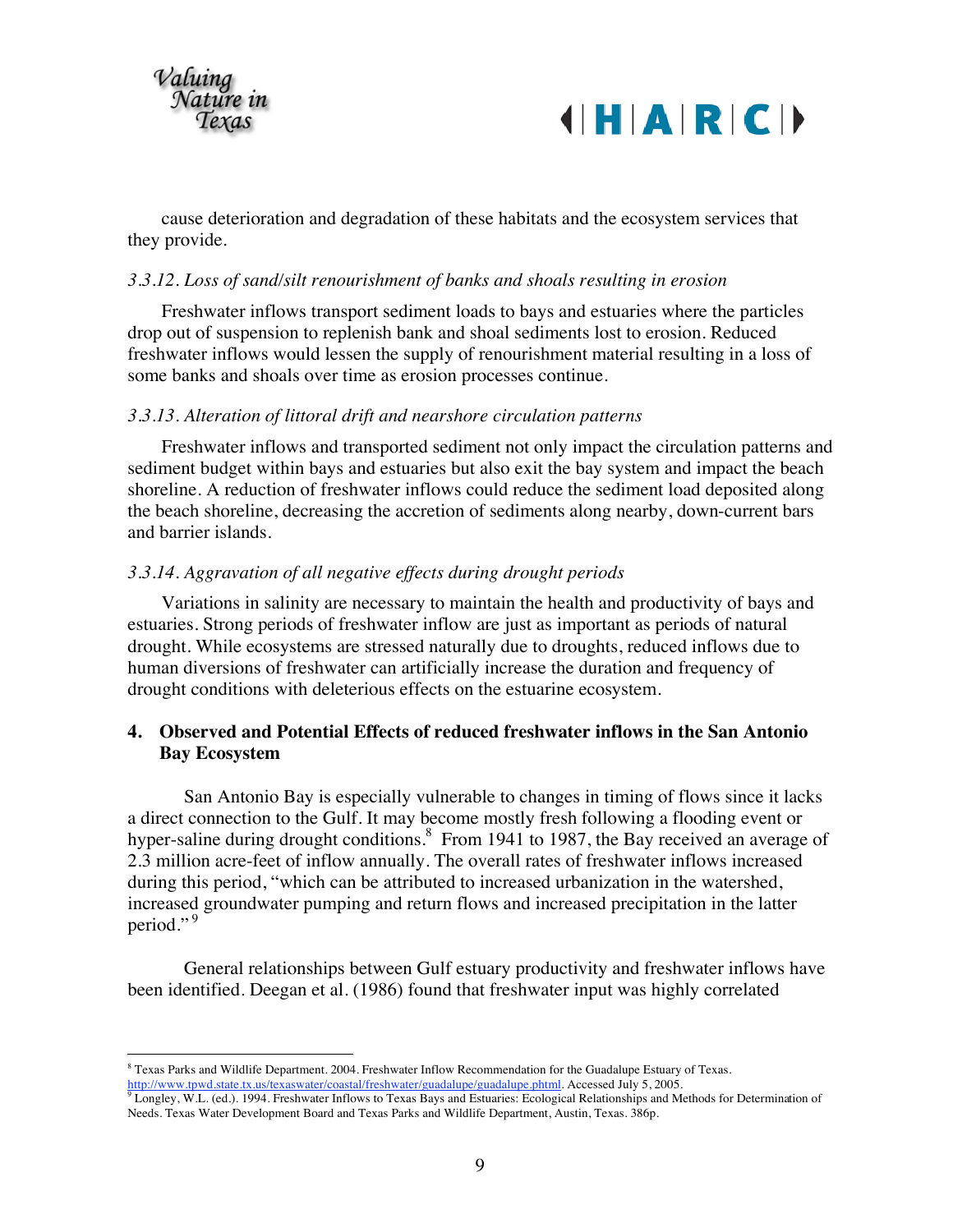



 $(r=.98)$  with fishery harvest.<sup>10</sup> In (Longley, 1994), the Guadalupe Estuary is examined with respect to inflow levels and populations of seven commercially important fisheries species (red drum, black drum, spotted sea trout, blue crab, bay oyster, and white and brown shrimp). Additionally, inter-estuary comparisons of spotted sea trout, blue crab and white shrimp harvests are examined as well. In general, all species harvests examined tended to have a strong linear correlation with increased freshwater inflows.<sup>11</sup>

However, it is important to note that increased freshwater inflows also indicate increased *variability* in freshwater inflows.<sup>12</sup> A graphical depiction of the relationship between freshwater inflows and fishery productivity is shown in Figure 2. Based on data from Guadalupe estuary, the figure indicates that a continuous increase in freshwater inflows will eventually lead to a decline in fishery productivity.

Figure 2: Fisheries Harvest vs. Freshwater Inflow in the Guadalupe Estuary<sup>13</sup>



*Source: Texas Water Development Board* (2004)

Evidence from other literature and results from the economically important species studied suggests that populations of white shrimp, oysters, and blue crabs would most likely

<sup>&</sup>lt;sup>10</sup> Deegan et al. 1986, in Livingston, Robert J. "Historical relationships between research and resource management in the Apalachicola river estuary," *Ecological Applications*, 1(4) 1991, 362.

<sup>&</sup>lt;sup>11</sup> Longley, W.L. ed. 1994.<br><sup>12</sup> Personal communication with Lisa Gonzalez 5 April 2004.<br><sup>13</sup> Texas Water Development Board. March 2004. Guadalupe estuary study results.

[http://hyper20.twdb.state.tx.us/data/bays\\_estuaries/TxEmp/guadalupechart2.jpg](http://hyper20.twdb.state.tx.us/data/bays_estuaries/TxEmp/guadalupechart2.jpg) Accessed 8 June 2006.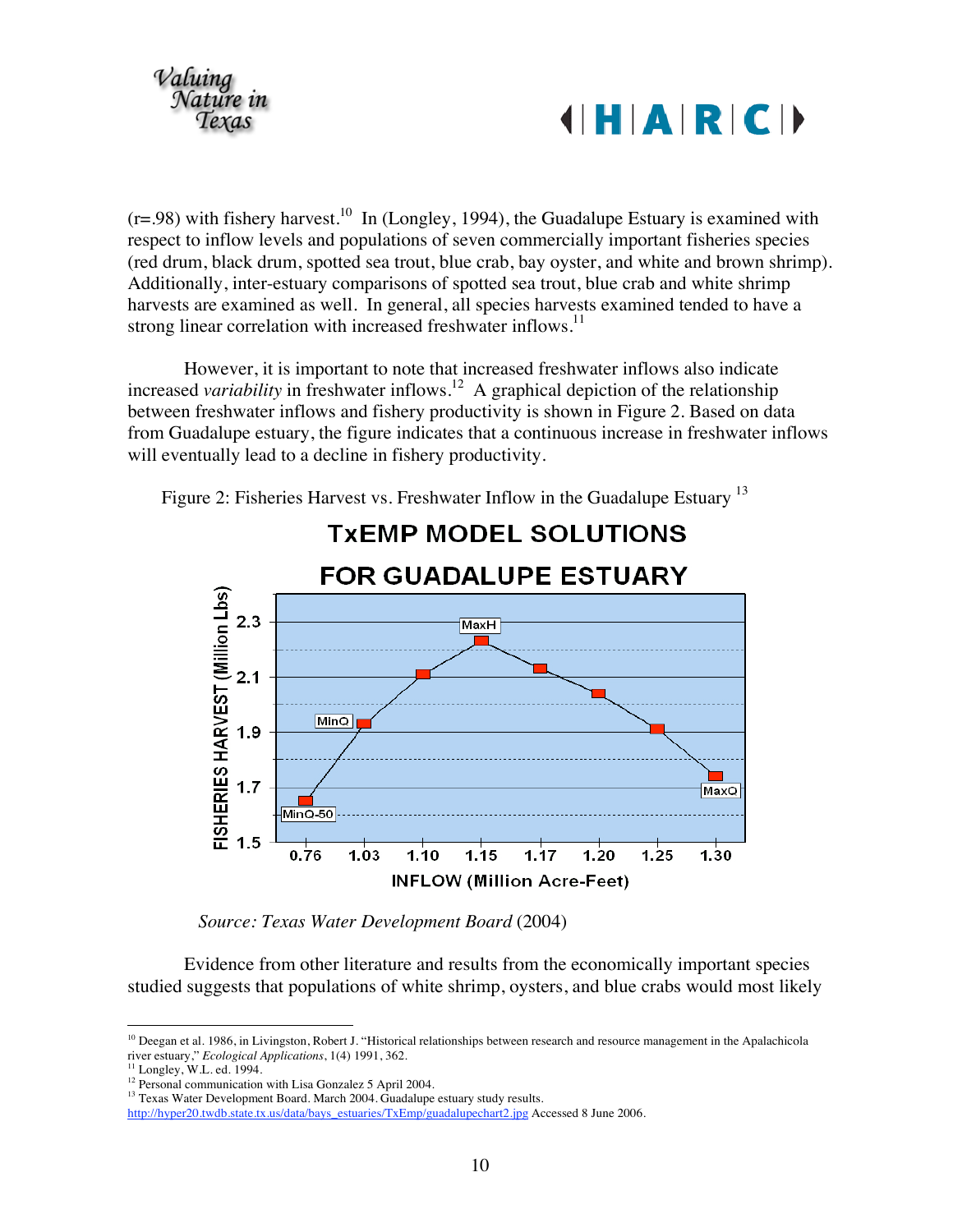



decline with decreased freshwater inflows. For brown shrimp, high salinity or low salinity concentrations would adversely affect catch rates. It has proven much more difficult to measure catches of finfish due to a variety of complex indirect effects and their long lifespan. However, there is some evidence that juvenile Gulf menhaden and southern flounder are negatively affected by increased salinity.<sup>14</sup>

#### *4.1. Effects of Availability of Blue Crabs on the Whooping Crane Population*

The whooping crane is one of the most famous birds occupying a place on the endangered species list. They breed in wetlands of Wood Buffalo National Park in the Northwest Territories of Canada and winter on the coastal wetlands of the San Antonio Bay Region. Hunting pressures and habitat loss reduced the population to fewer than 15 individuals in 1941. Since then, protection under the federal Endangered Species Act (including habitat protection provided by the Act) has resulted in a gradual increase in numbers. During the winter of 2004-05, 217 birds wintered in Aransas National Wildlife Refuge and other protected areas that surround the San Antonio Bay.<sup>15</sup>

While wintering in the San Antonio Bay region, the whooping crane's main source of energy comes in the form of blue crabs.<sup>16</sup> In a year of high crab abundance, whooping cranes can consume 7-8 crabs per hour (80 crabs per day), totaling 80-90% of their diet. In contrast, during years of low blue crab abundance, cranes consume an average of only three crabs per hour (about 35 crabs per day).<sup>17</sup> A 1996 study of the principal food items of whooping cranes showed that blue crabs were the highest in protein and overall nutritional value for the cranes.<sup>18</sup> Whooping cranes will switch to other foods when crabs are hard to come by, but because of the poor nutritive value of these alternate foods, the cranes barely, and in some cases do not, meet their daily energy requirements.<sup>19</sup>

When an organism consumes more energy than it can utilize in a day, it stores the energy in the form of fat. The stored energy is important for the cranes' survival since it provides the energy necessary to complete the long migration to the breeding grounds. In the eight-year period from 1993-2001, the Fish and Wildlife Service conducted surveys that roughly estimated the number of blue crabs available to whooping cranes. Two winters (1993-94 and 2000-01) had lower than normal numbers of crabs. During those winters, seven and six whooping cranes died respectively. In the six other winters with normal numbers of

<sup>&</sup>lt;sup>14</sup> Longley, ed. 1994.<br><sup>15</sup> Stehn, T. 2005. Whooping crane recovery activities. <http://www.whoopingcrane.com/wccatoday.htm>. Accessed August 18, 2005.<br><sup>16</sup> Guillory, V. and M. Elliot. 2001. A review of blue crab predators.

<sup>&</sup>lt;sup>17</sup> Chavez-Ramirez, F. 1996. Food availability, foraging ecology and energetics of wintering whooping cranes in Texas coast. Unpublished PhD Dissertation. TAMU, College Station, Texas. 105pp.<br><sup>18</sup> Nelson, J. T., R.D. Slack, and G.F. Gee. Nutritional value of winter foods for whooping cranes. 1996. Wilson Bulletin 108(4): 728-739.

<sup>&</sup>lt;sup>19</sup> Chavez-Ramirez, F. 1996. Food availability, foraging ecology and energetics of wintering whooping cranes in Texas coast. Unpublished PhD dissertation. TAMU, College Station, TX. 105pp.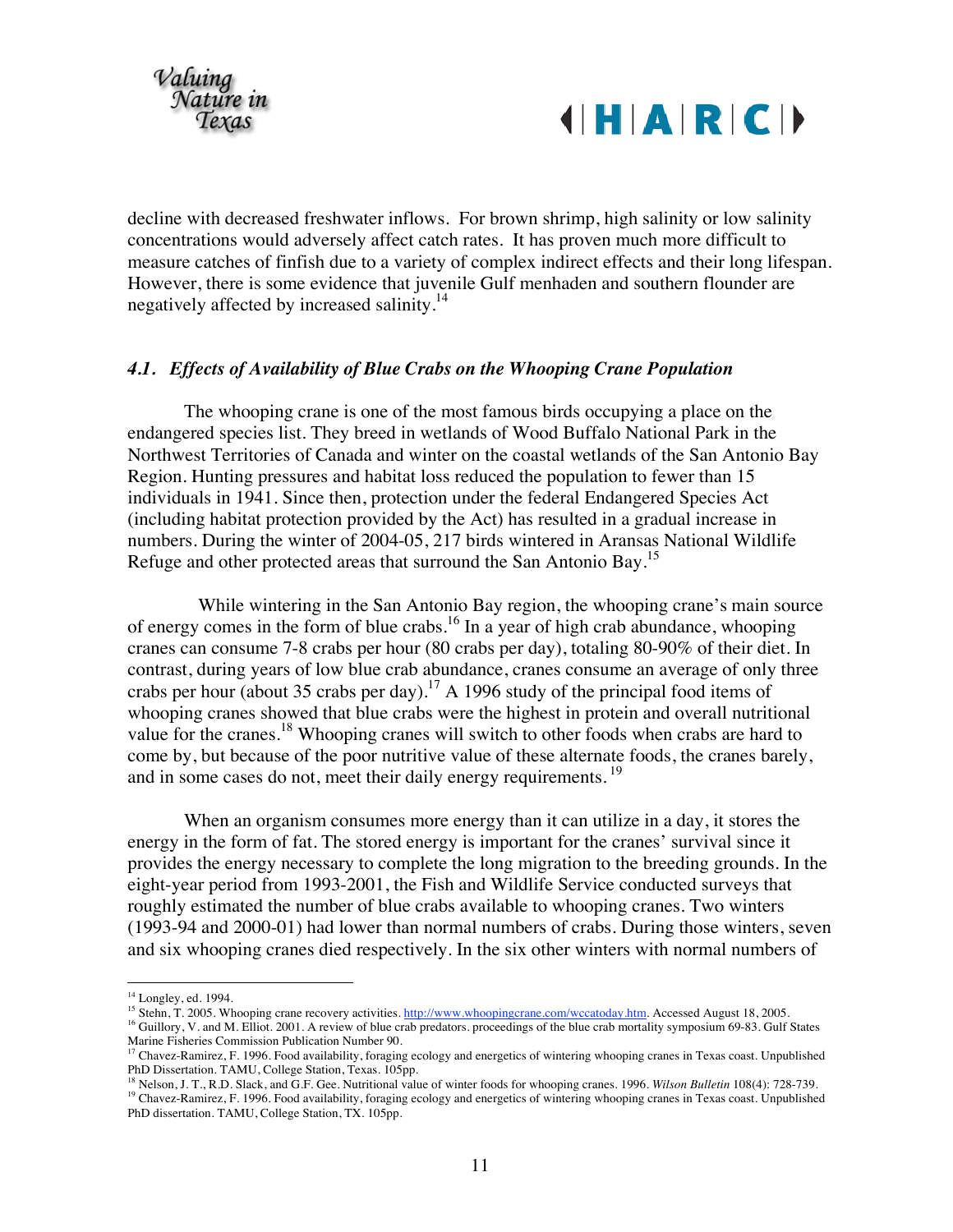

crabs,  $0-1$  crane died.<sup>20</sup> These observations appear to confirm the inverse correlation between blue crab abundance and whooping crane mortality.

In addition to increased mortality of adult cranes, there seems to be a correlation between good crab years and good nesting and productivity the following spring.<sup>21</sup> Following the poor blue crab winter of 1993-94, 37 % of the known adult pairs (17 out of 46) failed to nest following their return to Canada. This was unusual since normally just about all pairs attempt to nest annually.<sup>22</sup> These observations suggest that sufficient inflows are required to produce the necessary food that will help ensure the survival of the species.

Freshwater inflows have an even more direct connection to whooping crane survival than through blue crabs. Whooping cranes can drink water directly from the bay when the salinity is less than 23 parts per thousand (the salinity of seawater is 35 parts per thousand). When marsh and bay salinities exceed 23 parts per thousand (ppt), the cranes must fly to freshwater water sources in order to drink. These flights use up energy, reduce time available for foraging or resting, and could potentially make the cranes more vulnerable to predation in the uplands. $^{23}$ 

As stated previously, there tends to be a strong linear correlation between the blue crab population and increased freshwater inflows.<sup>24</sup> In the Guadalupe Estuary, blue crabs are most abundant in salinities that average between  $10-25$  ppt.<sup>25</sup> TPWD data suggests that water inflows greater than 1.3 million acre-feet annually results in low enough salinities in the estuary to produce high numbers of blue crabs.  $^{26}$  In San Antonio Bay, the years with the highest harvests all had inflows greater than 3 million acre-feet.<sup>27</sup> Therefore, according to Longley, the salinity level should remain between 10 and 20% for approximately 60 to 80% of the time for maximum production of the blue crab species as well as the white shrimp, gulf menhaden and brown shrimp.

It is especially important to continue to study this issue as the human population in south Texas is expected to double over the next 50 years causing great shifts in the water use

<sup>22</sup> Stehn, T. 2005. Whooping crane recovery activities. <http://www.whoopingcrane.com/wccatoday.htm>. Accessed August 18, 2005.<br><sup>23</sup> Chavez-Ramirez, Felipe. 1996. Food availability, foraging ecology and energetics of winter

<sup>&</sup>lt;sup>20</sup> Stehn, T. 2001. Relationship between inflows, crabs, salinities and whooping cranes. Journey North: http://www.learner.org/inorth/tm/crane/Stehn CrabDocument.html Accessed June 24, 2005.

<sup>&</sup>lt;sup>21</sup> Chavez-Ramirez, F. 2003. Whooping cranes, crabs and freshwater inflows: A delicate chain. The ICF (International Crane Foundation) Bugle 2(4):2-3.

<sup>&</sup>lt;sup>24</sup> Longley, W.L. ed. 1994.<br><sup>25</sup> San Antiono/Guadalupe Estuarine System (SAGES). 2005. Project descriptio[n. http://sages.tamu.edu/proj\\_desc.cfm](http://sages.tamu.edu/proj_desc.cfm). Accessed 30 July 2006.

<sup>&</sup>lt;sup>26</sup> Longley, W.L. (ed.). 1994. Freshwater inflows to Texas bays and estuaries: ecological relationships and methods for determination of needs. Texas Water Development Board and Texas Parks and Wildlife Department, Austin, Texas. 386 p.

<sup>&</sup>lt;sup>27</sup> Stehn, T. 2001. "Relationship between inflows, crabs, salinities, and whooping cranes." Journey North.

[http://www.learner.org/jnorth/tm/crane/Stehn\\_CrabDocument.html](http://www.learner.org/jnorth/tm/crane/Stehn_CrabDocument.html). Accessed August 18, 2005.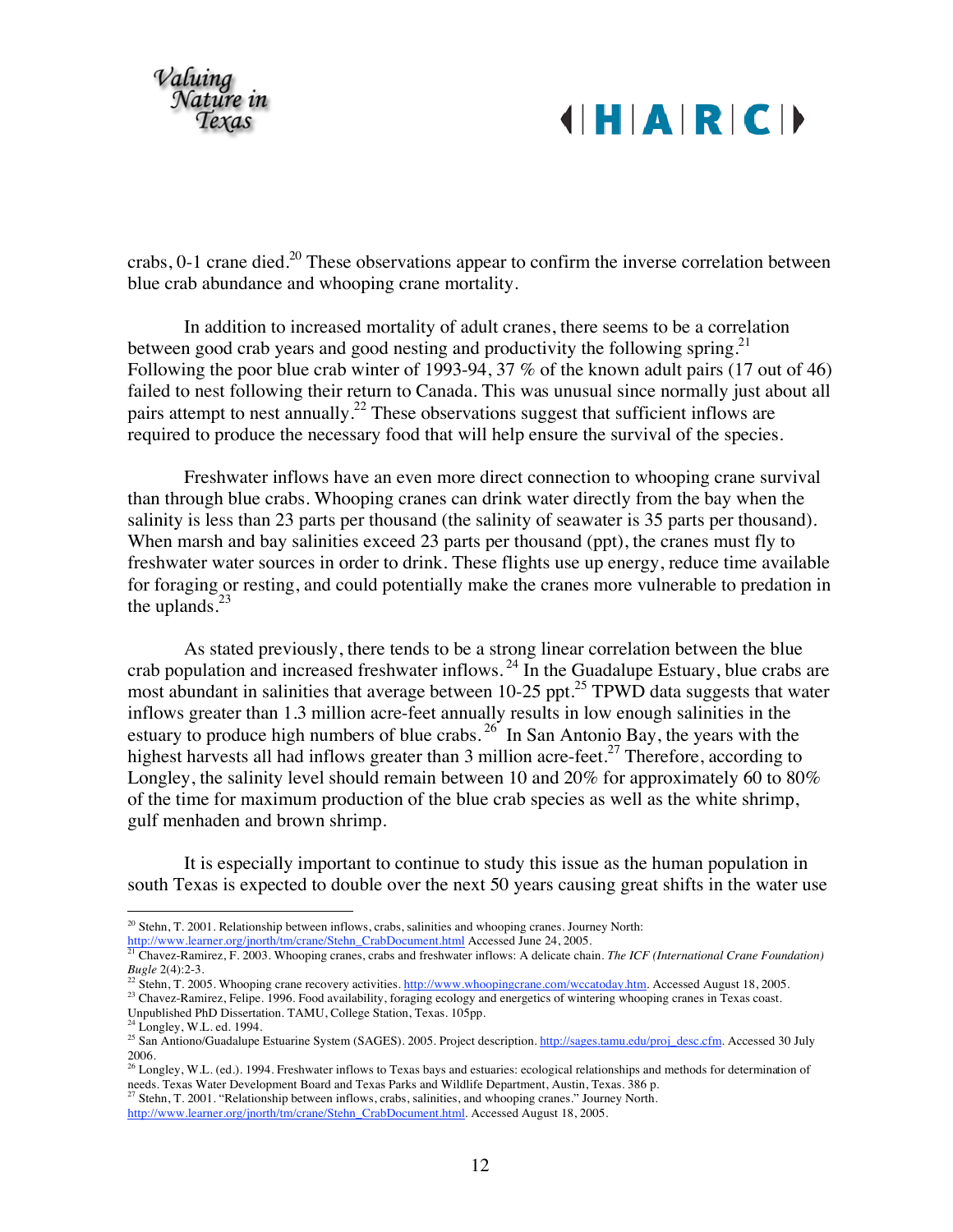

in this region. The Texas Water Development Board projects an 8% reduction in blue crab population in the next 40 years due to reduced inflows, as humans take more water from the Guadalupe River and hence the San Antonio Bay.<sup>28</sup> A study funded by the Guadalupe Blanco Water Development Board, the San Antonio River Authority and other water groups will build on and expand this work of the TWDB and TPWD, with specific application to the fresh water inflow needs of the San Antonio Bay ecosystem.

"The goal is to provide a new, additional source of water to meet future needs in the South Texas region, while helping to protect spring flows at the Comal and San Marcos Springs and preserve inflows to the San Antonio-Guadalupe bays and estuary system."<sup>29</sup>

Specifically, Texas A&M University is conducting a multi-faceted research project involving extensive collection of field data with the ultimate objective of linking freshwater inflows and marsh community dynamics in San Antonio Bay to whooping cranes.<sup>30</sup> In addition, the Center for Research in Water Resources at the University of Texas at Austin is engaged in a research effort focusing upon the influence of freshwater inflows on the ecological health of San Antonio Bay.<sup>31</sup>

#### **5. Conclusions**

Estuarine ecosystems provide myriad ecosystem functions, including many goods and services used by humans. These estuarine ecosystems are dependent upon freshwater inflows in order to maintain their ability to function properly. Among many purposes, freshwater inflows affect the salinity concentration, move nutrients and pollutants through the ecosystem, and seasonally fluctuate accommodating the needs of the many species that use estuaries for at least one part of their life cycle.

In general, the roles of freshwater are relatively well understood, as well as the effects of reduced freshwater inflow. However, studies that link fish populations to freshwater inflow are quick to point out that there are many complexities in the system due to relationships between species, nutrients, and other input factors into the ecosystem. More important than a large quantity of inflows, however, is the large seasonal fluctuation of inflows. A myriad of organisms depend on the ecosystem for different periods of their life cycles. Seasonal fluctuations, droughts, and floods are necessary in order to maximize the productivity of estuaries for fishery purposes. While increased inflows generally have a

 <sup>28</sup> Chavez-Ramirez, Felipe. 2003. "Whooping cranes, crabs and freshwater inflows: A delicate chain." *The ICF (International Crane Foundation) Bugle* 2(4):2-3.<br><sup>29</sup> Lower Guadalupe Water Supply Project. 31 August 2004. Fact Shee[t. http://www.sara-tx.org/site/Water\\_Resources/lgwspsept04.pdf](http://www.sara-tx.org/site/Water_Resources/lgwspsept04.pdf).

Accessed 30 July 2006.

<sup>30</sup> Lower Guadalupe Water Supply Project. June 2005. 2006 South Central Texas Water Supply Plan, Vol. 2. HDR-07755099-036 [http://www.twdb.state.tx.us/RWPG/2005\\_1PP/Region%20L/Volume%20II/Section%204C.07.pdf](http://www.twdb.state.tx.us/RWPG/2005_1PP/Region%20L/Volume%20II/Section%204C.07.pdf). Accessed 30 July 2006.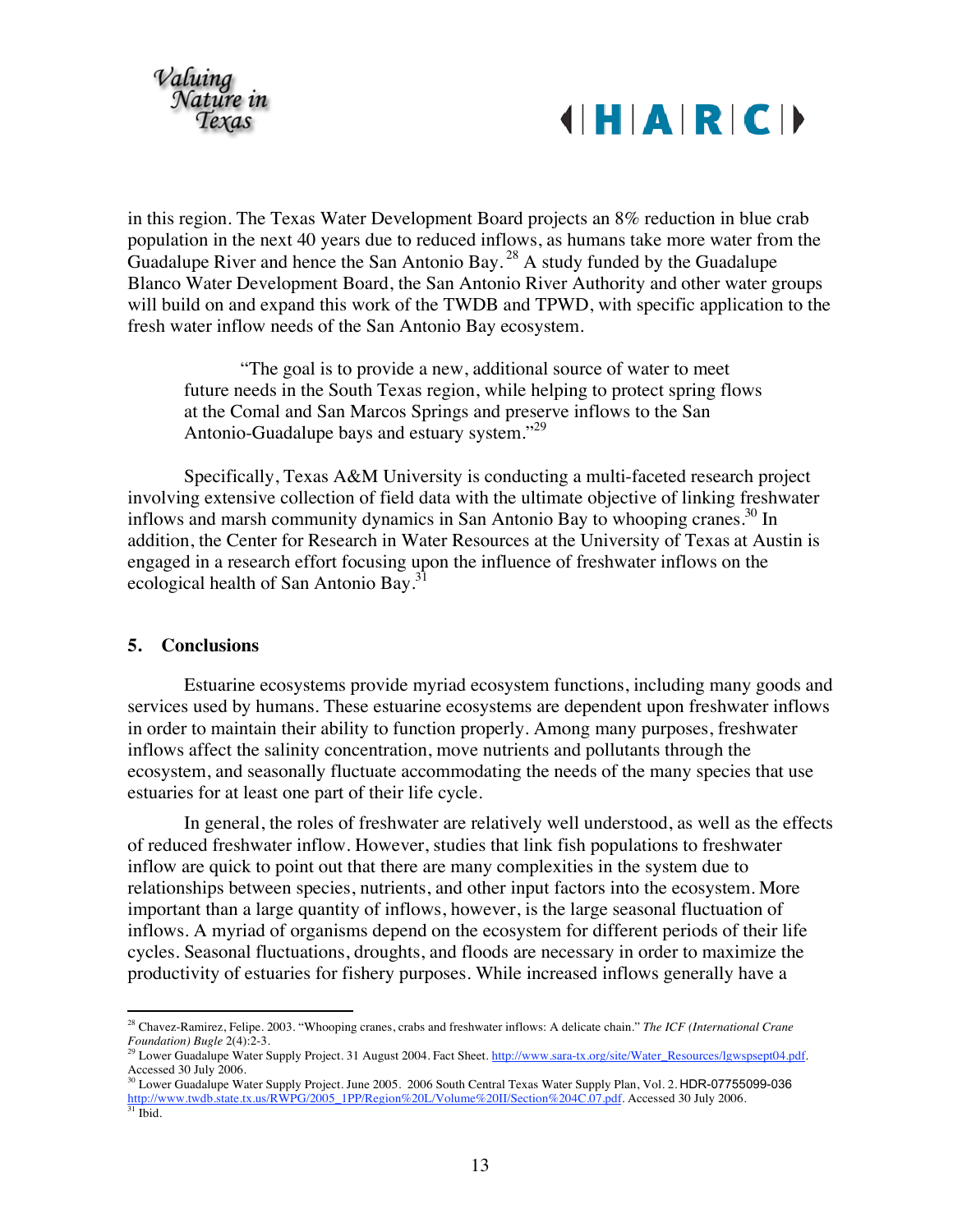

positive and linear correlation with increased fish populations, if inflows are consistently high, estuary productivity can decrease.

Human interference with freshwater inflow has begun to change the dynamic of San Antonio Bay Region. The ecosystem will continually have to adapt to varying amounts of freshwater inflow due to human development especially in and around the city of San Antonio. Given the mounting pressures on the environment, it is increasingly important that adequate freshwater is allocated to sustain the ecosystem. Studies have been and are currently being conducted on the San Antonio Bay Region helping people to reach a greater understanding of the role that freshwater inflows play in sustaining an estuarine ecosystem and how that ecosystem is likely to function on the Texas gulf coast.

#### **6. Acknowledgments**

We would like to thank all those whose expertise, and the willingness with which they shared it, contributed greatly to this report. We are particularly grateful to Randy Blankinship of Texas Parks and Wildlife and Lisa Gonzalez of HARC in helping us synthesize and understand the ecology of freshwater inflows in ecosystem sustenance.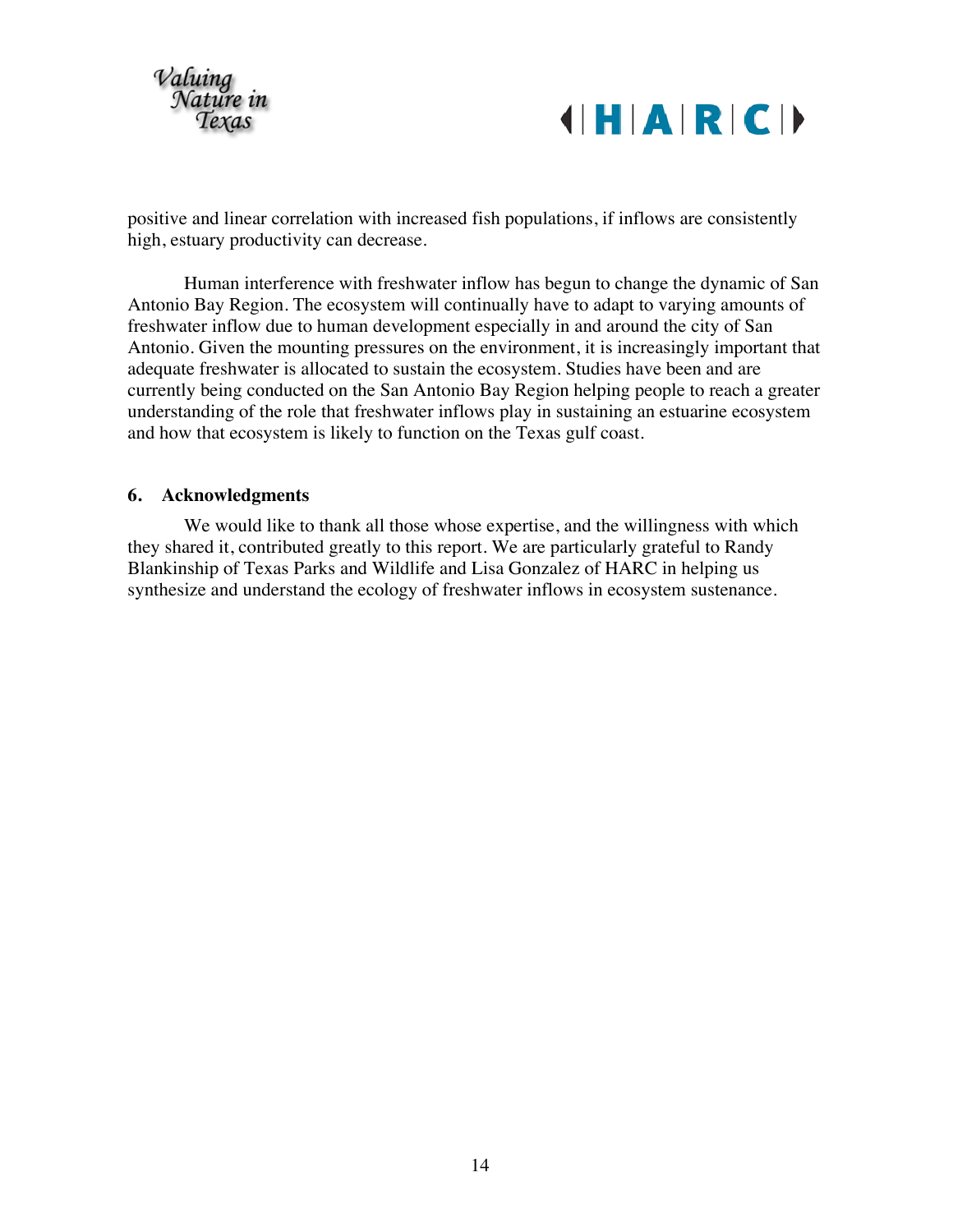

#### **References**

- Chavez-Ramirez, F. 1996. Food Availability, Foraging Ecology and Energetics of Wintering Whooping Cranes in Texas Coast. Unpublished PhD Dissertation. Texas A&M University, College Station, Texas. 105pp.
- Chavez-Ramirez, F. 2003. "Whooping Cranes, Crabs and Freshwater Inflows: A Delicate Chain," *The ICF (International Crane Foundation) Bugle* 2(4):2-3.
- Constanza, R., R. d'Arge, R. de Groot, S. Farber, M. Grasso, B. Hannon, K. Limburg, S. Naeem, R.V. O'Neill, J. Paruelo, R.G. Raskin, P Sutton, and M. van den Belt. 1997. "The Value of the World's Ecosystem Services and Natural Capital." Nature, 387. 253-260.
- Deegan, L.A., J.W. Day Jr., J. G. Gosselink, A. Yanez-Arancibia, G. Soberson Chavez and P. Sanchez-Gil. 1986, in Livingston, Robert J. "Historical Relationships between Research and Resource Management in the Apalachicola River Estuary." *Ecological Applications*, 1(4) 1991, 362.
- East, J. W. November 2001. Discharge Between San Antonio Bay and Aransas Bay, Southern Gulf Coast, Texas, May–September 1999. U.S. Geological Survey in cooperation with Texas Water Development Board, Fact Sheet 082-01.
- Gonzalez, Lisa. Personal Communication 5 April 2004. Houston Advanced Research Center, The Woodlands, TX.
- Guillory, V. and M. Elliot. 2001. A Review of Blue Crab Predators. Proceedings of the Blue Crab Mortality Symposium 69-83. Gulf States Marine Fisheries Commission Publication Number 90.
- Longley, W. L. ed. 1994. *Freshwater Inflows to Texas Bays and Estuaries: Ecological Relationships and Methods for Determination of Needs*. Texas Water Development Board and Texas Parks and Wildlife Department, Austin, TX.
- Lower Guadalupe Water Supply Project. 31 August 2004. Fact Sheet[. http://www.sara](http://www.sara-tx.org/site/Water_Resources/lgwspsept04.pdf)[tx.org/site/Water\\_Resources/lgwspsept04.pdf](http://www.sara-tx.org/site/Water_Resources/lgwspsept04.pdf). Accessed 30 July 2006.
- Lower Guadalupe Water Supply Project. June 2005. 2006 South Central Texas Water Supply Plan, Vol. 2. HDR-07755099-036 [http://www.twdb.state.tx.us/RWPG/2005\\_1PP/Region%20L/Volume%20II/Section%](http://www.twdb.state.tx.us/RWPG/2005_1PP/Region%20L/Volume%20II/Section%204C.07.pdf) [204C.07.pdf.](http://www.twdb.state.tx.us/RWPG/2005_1PP/Region%20L/Volume%20II/Section%204C.07.pdf) Accessed 30 July 2006.